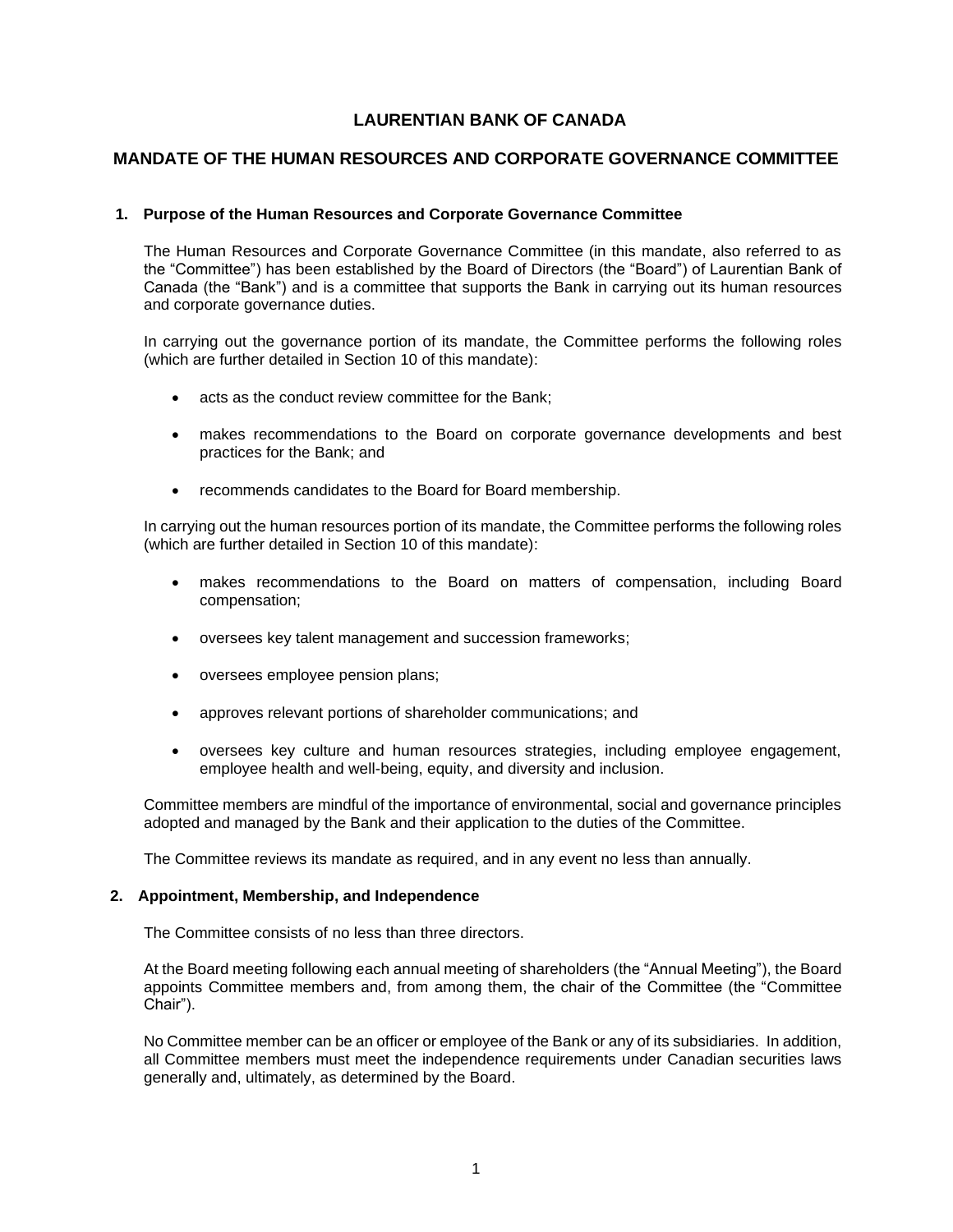Unless they are replaced earlier by the Board, Committee members remain in office until the next Annual Meeting.

### **3. Compensation**

Compensation for Committee members is set by the Board from time to time and may consist of a base fee, deferred compensation units, or a mix of both.

### **4. Meetings**

The Committee meets no less than four times a year following the end of each financial quarter.

Committee meetings may also be held without notice (provided the members waive such notice) and, subject to minimum quarterly meeting requirements set out above, as often as Committee members deem appropriate and at a location determined by them.

## **5. Quorum**

Committee meeting quorum is no less than a majority of the members. Where a Committee member has left for a portion of a meeting due to a conflict of interest, the member will nonetheless be considered to have been present for that meeting.

### **6. Chair**

The Committee Chair chairs the Committee meetings. In the Committee Chair's absence from a meeting, the members present may elect a chair from among themselves for the entire, or a portion of a, meeting.

#### **7. Procedure**

Procedure for Committee meetings is the same as that applied for Board meetings.

## **8. Powers of the Committee**

The Committee may:

- (a) call a meeting of directors;
- (b) communicate with or meet privately with any officer or employee of the Bank, as well as with its internal or external auditors;
- (c) invite to any Committee meeting any director, officer or employee of the Bank or such other person as it deems appropriate in order to carry out its responsibilities, and may also exclude from any Committee meeting any person it deems appropriate in order to carry out its responsibilities; and
- (d) call on the services of external independent third-party advisors, subject to the requirement of applicable Bank policy regarding their retainer.

### **9. Secretary**

The Corporate Secretary of the Bank or any other officer designated by the President and Chief Executive Officer of the Bank carries out corporate secretarial duties for the Committee and the Committee Chair.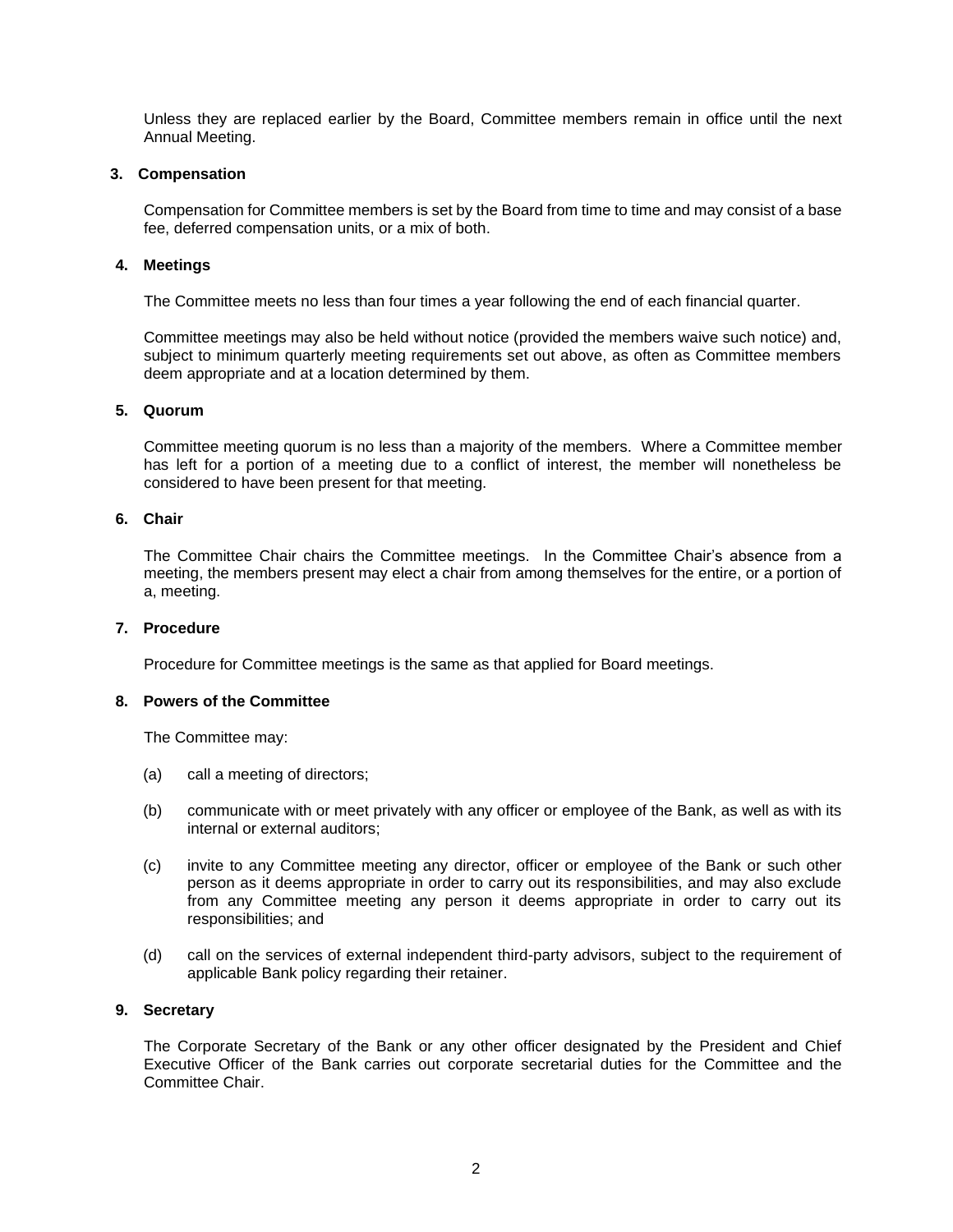### **10. Functions**

The Committee fulfills the following statutory duties and Board-delegated duties:

#### 10.1. Human Resources

*With respect to human resources management*

- 10.1.1. Reviewing annually the performance management process for executives and senior officers of the Bank and evaluating the effectiveness of that process.
- 10.1.2. Ensuring, while also being mindful of the Bank's competitiveness and internal equity system, that management implements a plan to promote the hiring, retention and motivation of qualified personnel.
- 10.1.3. Ensuring that management conducts periodic evaluations of employee engagement levels and reviewing their results.
- 10.1.4. Ensuring that the Bank's strategies and organizational culture encourage and contribute to the safety, health and well-being of its employees and integrate environmental, social and governance principles.
- 10.1.5. Receiving periodic status reports on employee relation issues between the Bank and employees and reviewing any other employee relation issue questions submitted to it.
- 10.1.6. Periodically reviewing and, if applicable, approving amendments to the Bank's organizational structure.

#### *With respect to senior officers*

- 10.1.7. Recommending Board approval of the Bank's senior officer appointments at executive levels 1, 2 and 3 ("senior officers") and of the Bank's ombudsman.
- 10.1.8. Approving the objectives for members of the Bank's management committee and evaluating their performance.
- 10.1.9. Approving for a member of the Bank's management committee any terms and conditions of any agreement regarding employment termination.
- 10.1.10. Ensuring that management implements and periodically reviews the Bank's equity, diversity and inclusion principles, and Bank senior officer succession plans (including, if applicable the Bank's emergency preparation plan).
- 10.1.11. Ensuring that the Bank's senior officers create and adhere to a culture of integrity within the Bank.
- 10.1.12. Ensuring the suitability, competency and qualifications of the Bank's executives and senior officers.

#### *With respect to compensation*

10.1.13. Approving the overall compensation framework (including compensation, short-, medium- and long-term incentive plans, social benefits, change of control provisions,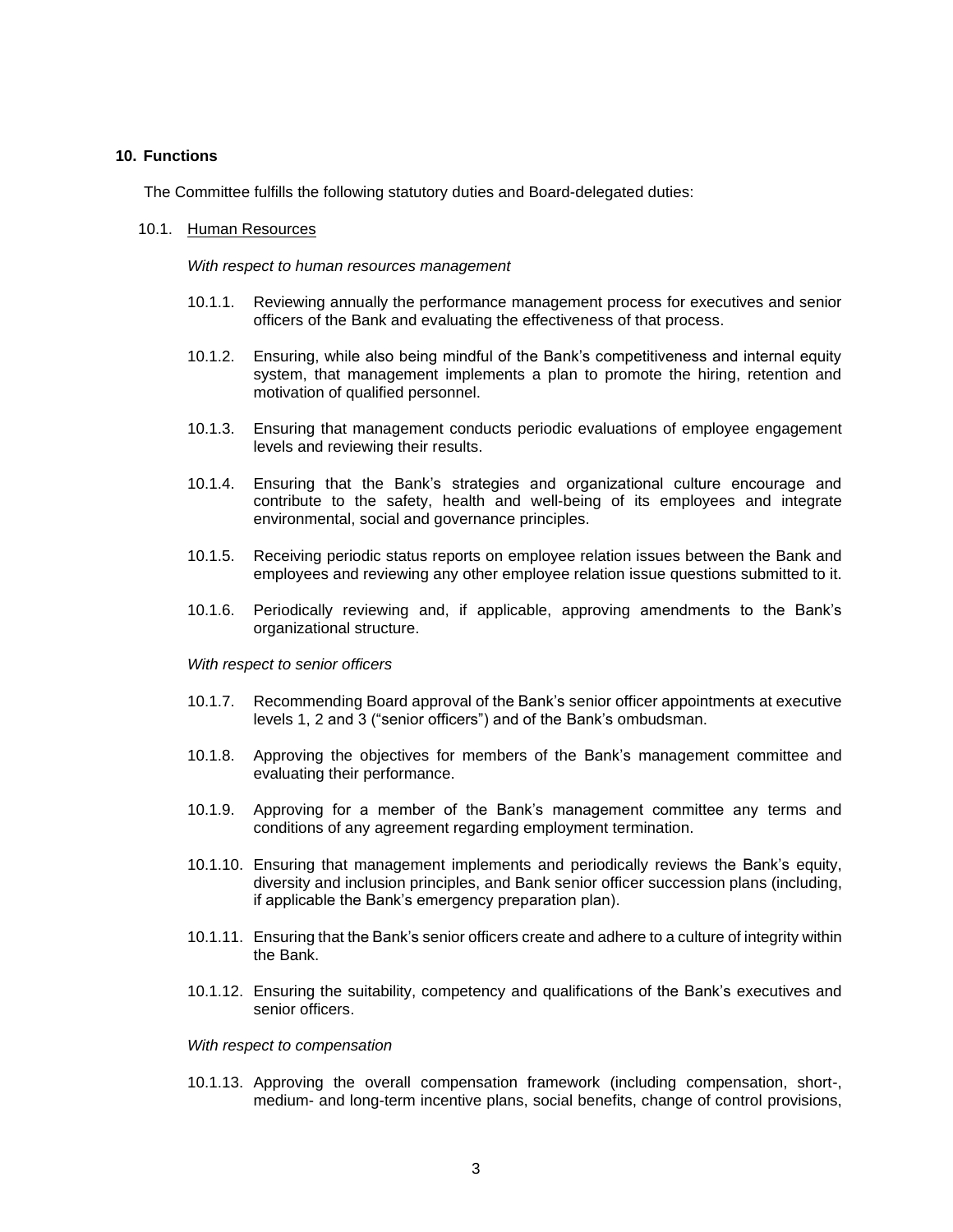pension plans or any similar plans, and ancillary benefits) for the Bank's executives and senior officers.

- 10.1.14. Recommending Board approval of any stock option and other equity incentive plans (collectively, "incentive plans").
- 10.1.15. Approving individual grants made under any incentive plans in accordance with their terms and conditions.
- 10.1.16. Reviewing any ancillary or other benefits, incentive plans, change of control provisions, retirement plans or any other similar plan in accordance with its terms and conditions
- 10.1.17. Approving the compensation, individual bonuses and employment conditions of the Bank's executives and senior officers, as well as the material terms and conditions of compensation and other employment conditions applicable to the Bank's executives and senior officers.
- 10.1.18. Reviewing annually, with the Bank's Risk Management Committee, alignment of overall Bank compensation, performance and risk with the compensation principles and standards of the Financial Stability Board.

*With respect to pension plans*

- 10.1.19. Ensuring that management implements appropriate internal oversight systems for the proper management of pension plans.
- 10.1.20. Recommending Board approval of the design, implementation, governance rules, and terms and conditions applicable to any pension plan provided by the Bank to employees, as well as any changes to it.
- 10.1.21. Monitoring the administration of pension plans by receiving management reports that address the following:
	- (a) all major activities and decisions relating to the pension plans provided by the Bank and their financial status on a semi-annual basis;
	- (b) funding and investment policies, as well as the pension plans' actuarial valuations for funding purposes;
	- (c) the hiring or dismissal of a Bank pension plan:
		- (i) a consulting actuary;
		- (ii) one or more fund managers;
		- (iii) an asset custodian; or,
		- (iv) an auditor;
	- (d) the performance of any fund manager and of the pension plan portfolio on a quarterly basis. Corporate Governance

*With respect to the President and Chief Executive Officer*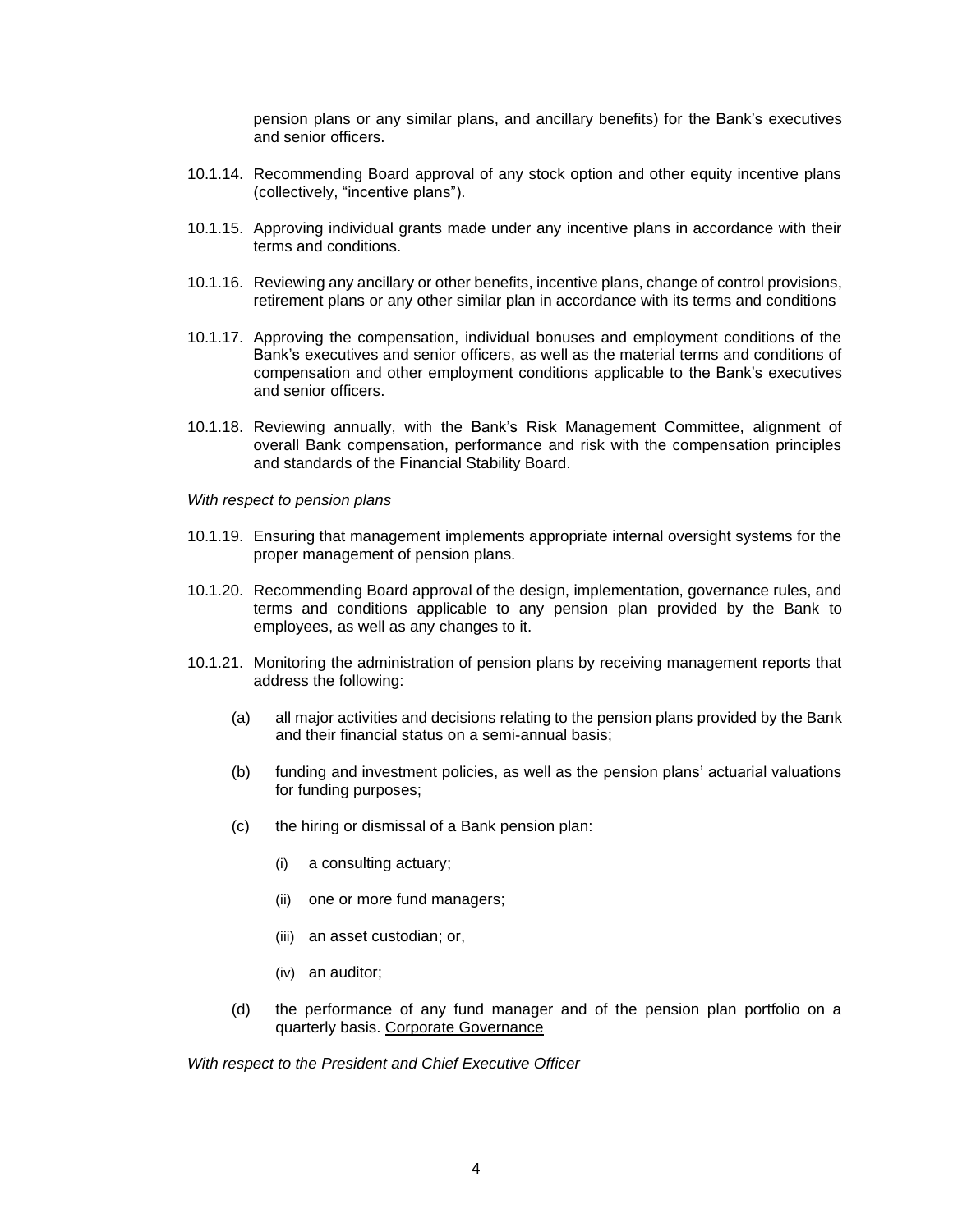- 10.1.22. Recommending to the Board the appointment or dismissal of the President and Chief Executive Officer.
- 10.1.23. Recommending where necessary to the Board any change to the job description of the President and Chief Executive Officer.
- 10.1.24. Recommending annually to the Board the objectives, evaluation, compensation and employment terms and conditions of the President and Chief Executive Officer.
- 10.1.25. Implementing and periodically reviewing a succession plan for the President and Chief Executive Officer.
- 10.1.26. Ensuring that the President and Chief Executive Officer creates and adheres to a culture of integrity at the Bank.

*With respect to the Board and Board committees*

- 10.1.27. Recommending to the Board any necessary changes to corporate governance rules and ensuring compliance with them.
- 10.1.28. Reviewing the annual report on corporate governance and, if applicable, recommending approval by the Board.
- 10.1.29. Recommending to the Board any necessary changes to the duties of the Board.
- 10.1.30. Reviewing Board membership based on required competencies, skills, and diversity, and recommending any necessary changes to the Board resulting from the review.
- 10.1.31. Reviewing Board size and member length of term and making any necessary recommendations to the Board resulting from the review.
- 10.1.32. Recommending to the Board from time to time any changes regarding director compensation.
- 10.1.33. Recommending to the Board any requirements (or change in requirements) for or regarding minimum Bank shareholdings by directors.
- 10.1.34. Recommending to the Board any necessary changes to the job descriptions of the Board and Board committee chairs.
- 10.1.35. Recommending to the Board any necessary changes to any Board committee mandate including composition and duties.
- 10.1.36. Recommending to the Board any necessary changes to the *Directors' Code of Conduct* and ensuring their adhere to the provisions of that code.
- 10.1.37. Ensuring ongoing training for Board members.
- 10.1.38. Establishing criteria to evaluate the independence of Board members and periodically assessing each Board member's independence.
- 10.1.39. Evaluating the Board and Board members.
- 10.1.40. Ensuring the recruitment of new Board members to be submitted for election by shareholders, evaluating whether any new appointee can devote sufficient time and